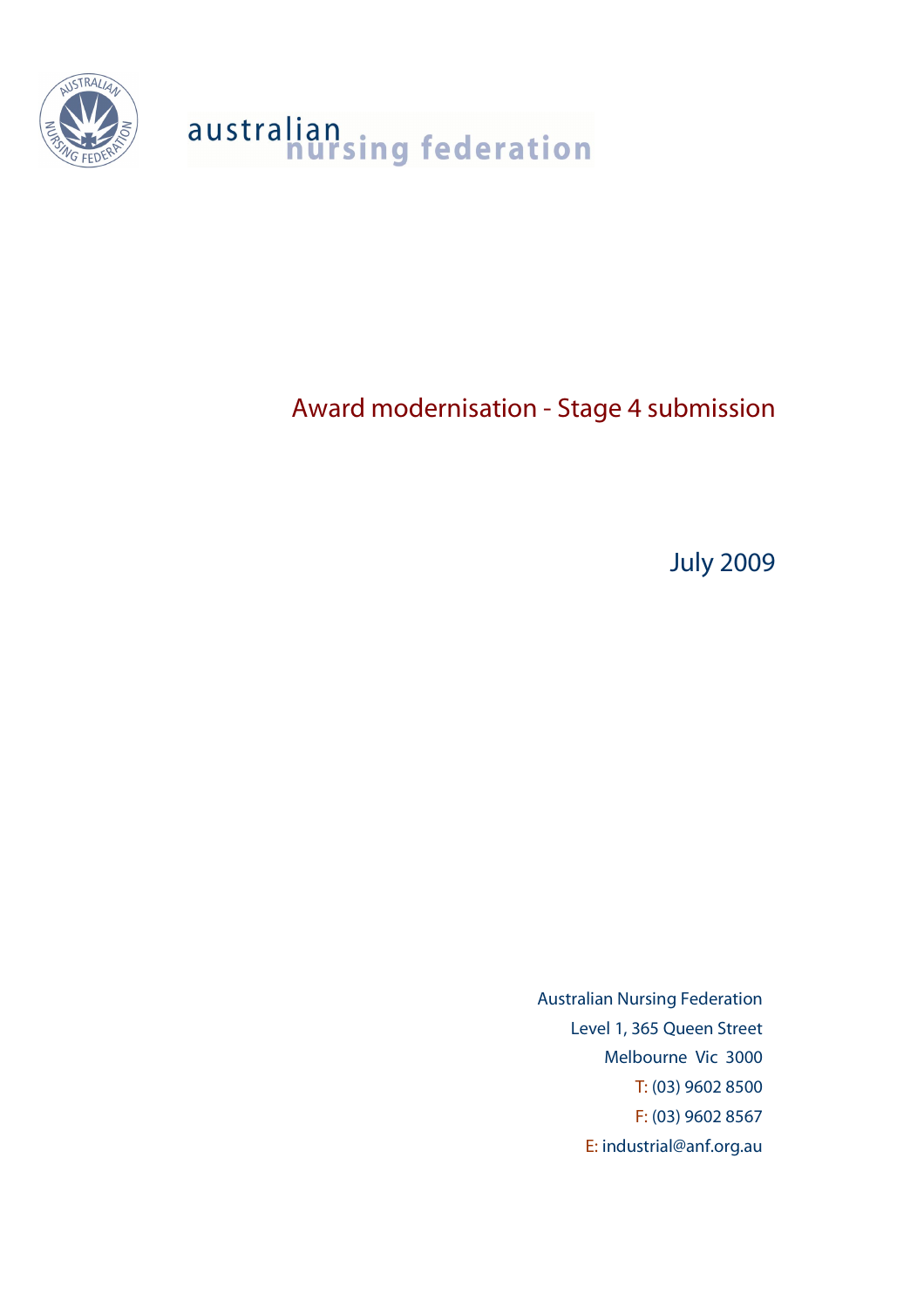#### INTRODUCTION

Following are the submissions of the Australian Nursing Federation (ANF) in relation to Stage 4 of the award modernisation process.

## INDIGENOUS ORGANISATIONS AND SERVICES (AM 2008/64)

These are the submissions of the ANF in response to the proposals by the National Aboriginal Community Controlled Health Organisation (NACCHO), Chamber of Commerce Northern Territory (CCNT), and Chamber of Commerce Western Australia (CCIWA) for standalone award/s covering Indigenous organisations or, in the case of NACCHO, Aboriginal Community Controlled Health Services (ACCHSs).

These proposals would include nurses in any Indigenous organisations/services award<sup>1</sup>, and would mean that nurses working in such organisations would not be covered by the modern *Nurses Award 2010* (MA34). The Nurses Award, made by the AIRC in stage two of the award modernisation process, covers all nurses in the federal system outside the public sector, with exceptions for primary/secondary school nurses and nurses working for employers covered by the modern *Pharmacy Industry Award 2010*. 2

The ANF opposes the NACCHO proposal, and the proposals of the CCNT & CCIWA. The ANF submits that nurses working in ACCHSs should be covered by the modern Nurses Award. Unless the AIRC makes a decision otherwise, nurses in ACCHSs will be covered by the Nurses Award, and not by any other award<sup>3</sup>.

Unlike most other modern awards, which are based on the industry of the employer, the AIRC decided that there were compelling reasons to make an occupational award to cover nurses working in all industries except those specified above.

 $\_$  , and the contribution of the contribution of  $\mathcal{L}_\mathcal{A}$  , and the contribution of  $\mathcal{L}_\mathcal{A}$ 

 $3$  See clause 4.1(a)

<sup>&</sup>lt;sup>1</sup> See NACCHO submission 16 February 2009, para [7], [33a]

 $2$  The ANF notes that it intends to apply to the AIRC for a substantive variation to the Nurses Award to remove the pharmacy nurse exclusion on the basis that they are more appropriately covered by the Nurses Award (see later in submission for more detail).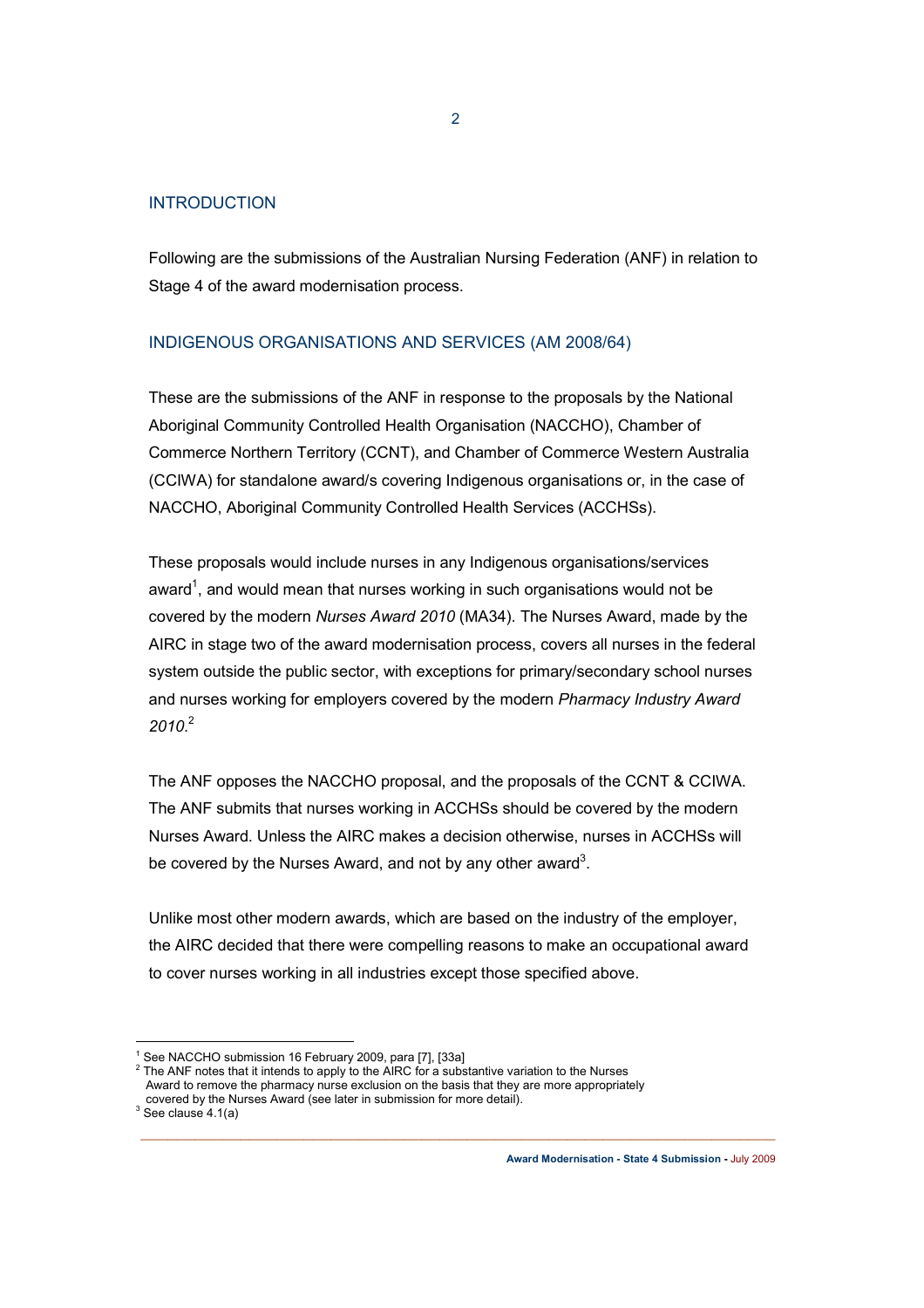We note that the award at this stage of the award modernisation proceedings covers all parts of the health industry including aged care.

Making this decision, the AIRC accepted the ANF's arguments, which were largely based around the need to recognise the occupational identity of nurses. When releasing its exposure draft of awards in the health and welfare industry, the AIRC stated: "Nurses are the single biggest occupational group in health and welfare services and the material advanced suggests at this stage that an occupational award is warranted<sup>4</sup>.

The AIRC in its 3 April 2009 decision ultimately published four modern awards in the health and welfare services industry, including the Nurses Award. It rejected proposals to create one award in the health industry, despite arguments by aged care employers that nurses in aged care should be subject to a different award and therefore treated differently to other nurses. The AIRC decided that the pay and conditions in the modern Nurses Award were the appropriate safety net of minimum wages and conditions for nurses across Australia.

Given that the AIRC has already carefully considered the position of nurses, the ANF submits that there need to be compelling reasons to excise a group of nurses from the occupational award and deviate from the safety net that has already been made. We submit that NACCHO and the other proposers do not supply those compelling reasons.

#### ACTU submission

The ANF has participated in the development of the submissions of the ACTU that will be lodged at the same time as this submission, and supports the ACTU's submission, including that:

• There should not be a standalone award for Indigenous organisations

 $\_$  , and the contribution of the contribution of  $\mathcal{L}_\mathcal{A}$  , and the contribution of  $\mathcal{L}_\mathcal{A}$ 

**Award Modernisation - State 4 Submission -** July 2009

 <sup>4</sup> AIRC decision releasing exposure drafts 23 January 2009 at [77]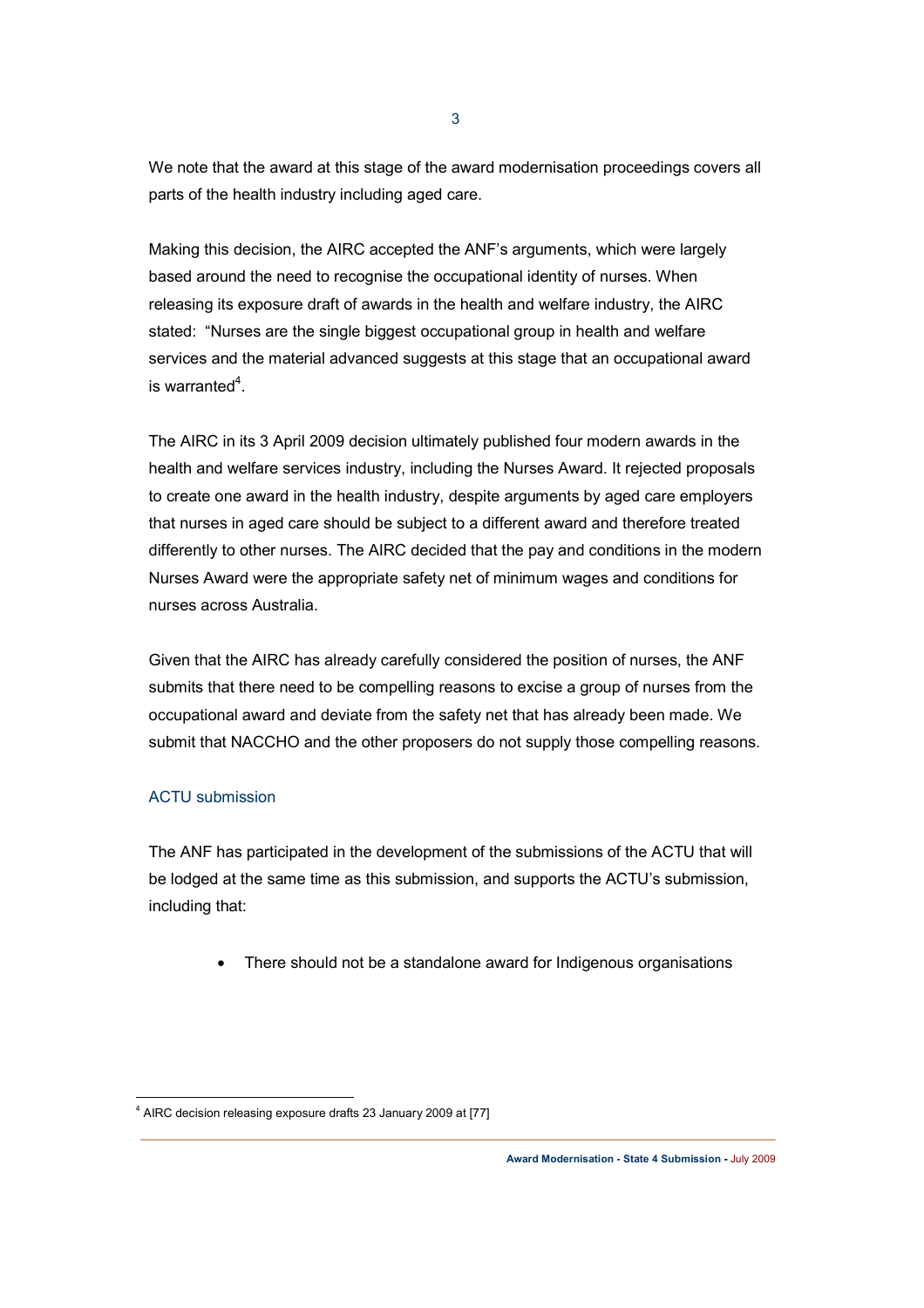- Rather, employees working in Indigenous-run organisations should be covered by modern awards that have already been made or which will otherwise be made in stages three and four of the award modernisation process
- The award safety net should be as far as possible the same for employees performing the same types of work across different employers, regardless of whether they work for an Aboriginal-community controlled organisation or not
- any conditions specifically relevant to Indigenous-run organisations which are still required, for example ceremonial leave, should be applicable across all modern awards, not just in Indigenous-run organisations. The ANF notes that the modern Nurses Award already contains a provision for ceremonial leave (clause 33).

#### Nurses' occupational identity

The ANF relies on its previous submissions, especially those dated October 2008, and reiterates the arguments made in those submissions that nursing work does not differ according to the employers' setting.

All contexts of employment for nurses raise similar occupational issues and concerns. The same nomenclature is used and there are the same requirements for registration and ongoing education. Nurses working in ACCHSs are required to meet the same registration and educational and professional development requirements as nurses working elsewhere. The making of the modern Nurses Award recognises this fact.

While there may be some differences in the Indigenous context of the workplace, nurses working in ACCHSs perform the same type of duties as nurses perform elsewhere and accordingly should not be treated differently to nurses covered by the modern Nurses Award. The duties of nurses in ACCHSs are largely the same as those in Aboriginal-controlled community health centres, which are set up in similar ways to ACCHSs.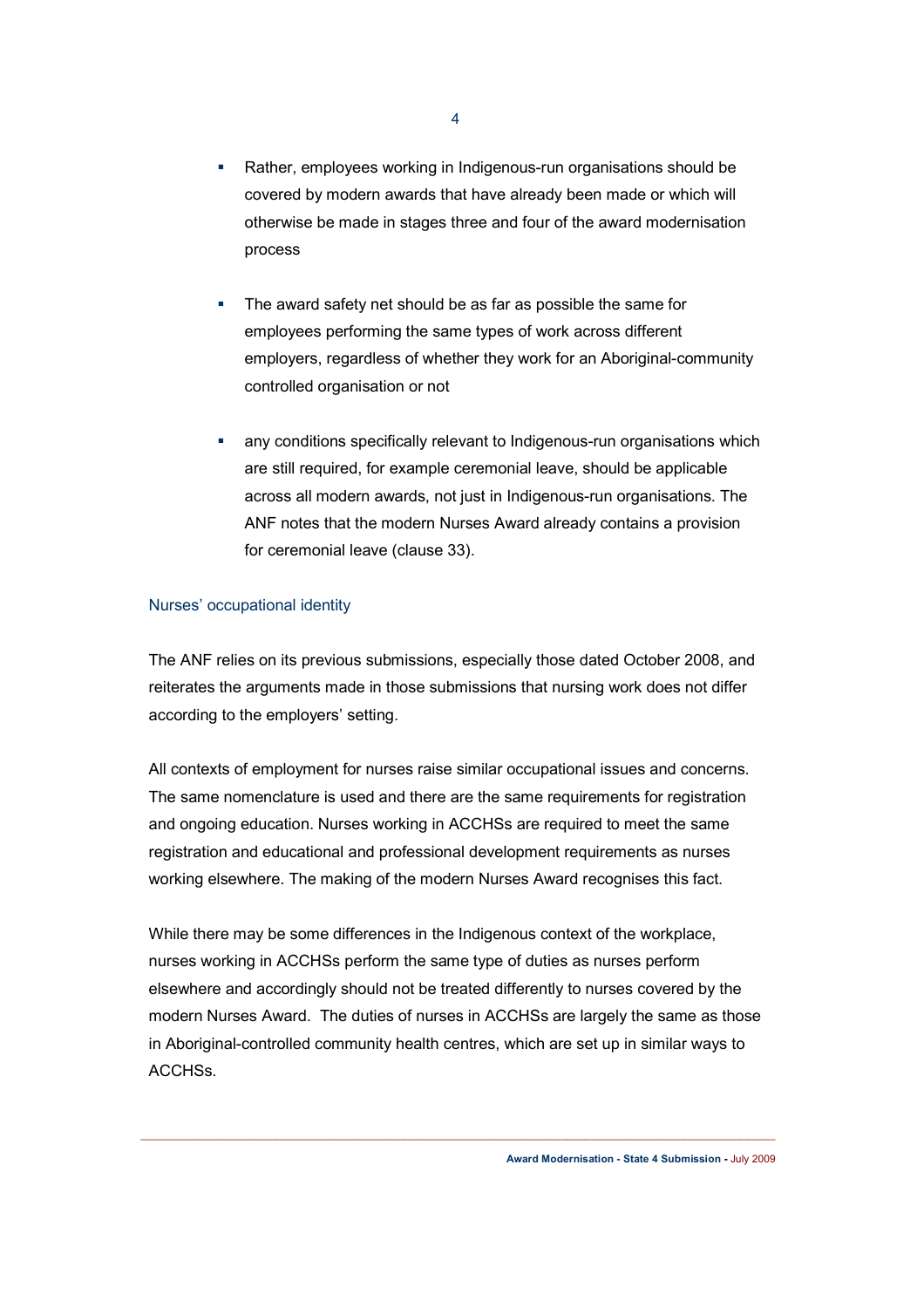The inspections undertaken by the Commission at NACCHO's (and the CCNT's) request have not shown that ACCHSs (or Indigenous organisations more generally) are so unique as to warrant their own award. Nurses work in teams wherever they work, including hospitals and other community health centres, with other health professionals. This is not unique to ACCHSs. Although employees in ACCHSs need to be aware of cultural issues specifically relating to Aborigines and Torres Strait Islanders, nurses in other settings also need to be aware of cultural differences.

5

#### Recruitment and retention

The ANF submits that the AIRC should not make awards that would dissuade employees from entering or remaining within part of an industry. Especially in regional and remote areas, ACCHSs face difficulty in recruiting and retaining nurses. ACCHSs are competing with other organisations from the same pool of nurses, and the ANF is concerned that the making of a separate award for nurses in Aboriginalcontrolled organisations would lead to a lower safety net being established, which would exacerbate recruitment and retention problems in the sector.

#### Other NACCHO arguments

The ANF submits NACCHO has failed to provide evidence to support its assertion that a standalone Indigenous health award is essential for achieving better health outcomes for Aboriginal and Torres Strait Islander people.<sup>5</sup> ACCHSs are currently covered by a number of awards, and this has not prevented the implementation of the model of care used in ACCHSs, including the employment of Aboriginal Health Workers, and coverage by multiple awards would not prevent this in the future.

The ANF further submits that while a reduction in the number of awards is one object of the award modernisation process, this does not, and should not, take precedence over the industrial and public interest benefits of nurses being covered by the same occupational award.

 5 NACCHO submission of 16 February 2009 at [17]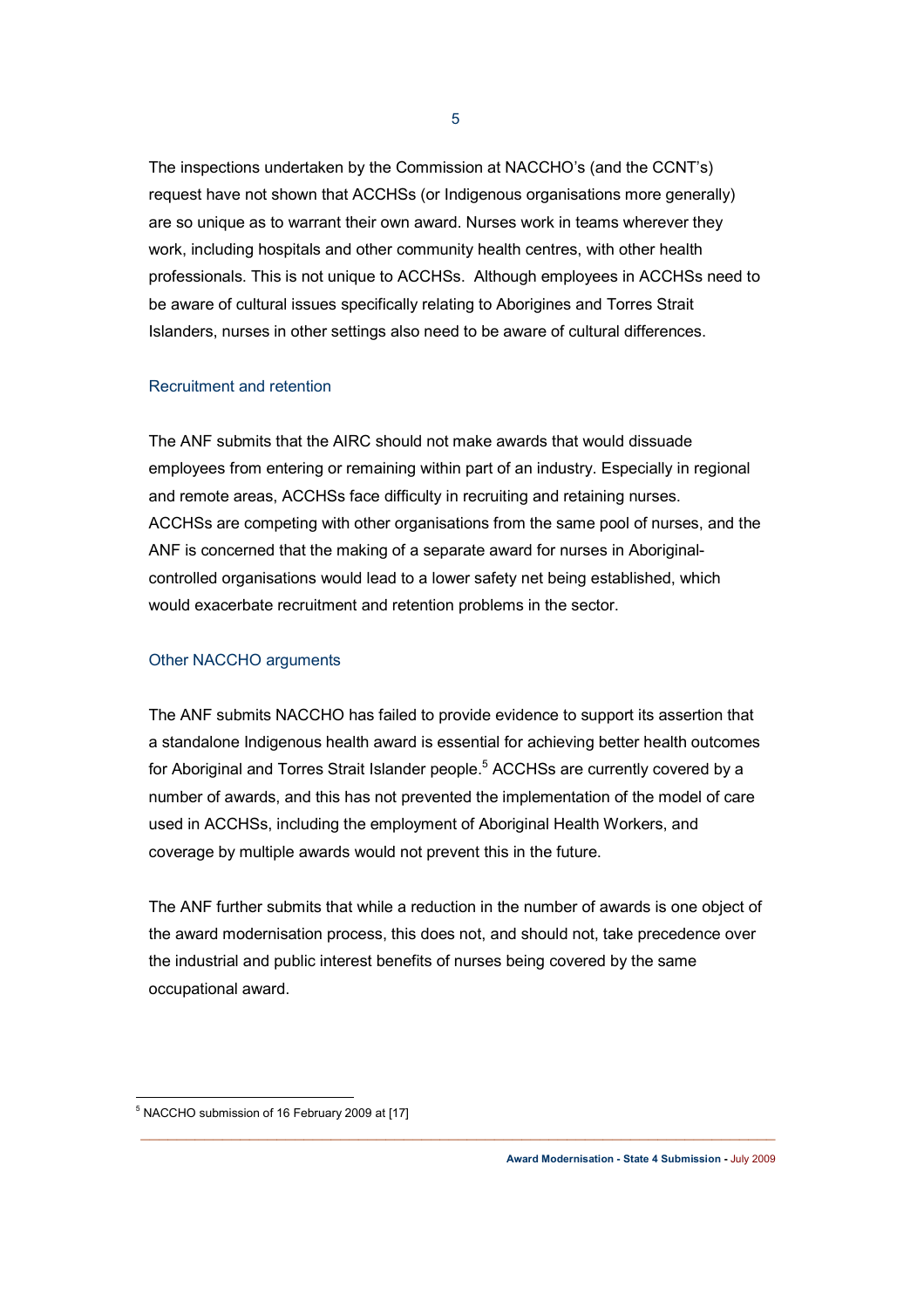#### GENERAL AWARD (AM2008/74)

The ANF makes some submissions on the proposed general modern award.

The ANF represents nurses who are employed by community pharmacies, performing duties such as baby checks and running clinics.

Clause 4.5 of the modern Nurses Award currently states that "[t]he award does not cover an employer bound by the *Pharmacy Industry Award 2010.*" We are unclear as to the origin of this clause.

It is the ANF's view that it would be more appropriate that nurses who work in pharmacies be covered by the modern Nurses Award. Accordingly, we advise that, pursuant to the process the AIRC announced on 26 June 2009 for the variation of substantive terms of modern awards, we intend to apply to vary the Nurses Award to remove the exclusion in clause 4.5.

We also wish to make comment as part of the stage 4 process however, while the Commission is considering issues surrounding the scope and content of a general award.

At this stage of the award modernisation process, unless amendments are made, nurses in pharmacies would appear to fall within the scope of the proposed general award. This is because there are no relevant classifications in the modern *Pharmacy Industry Award* which could cover nurses. The classifications in that award relate only to pharmacists and pharmacy assistants (who are defined as being in the process of acquiring, or have acquired, the competencies for a holder of a Certificate in Community Pharmacy). $<sup>6</sup>$ </sup>

If pharmacy nurses were to fall under the general award, the ANF is concerned that they could miss out on various conditions and the classification structure that are contained in the Nurses Award.

 $\_$  , and the contribution of the contribution of  $\mathcal{L}_\mathcal{A}$  , and the contribution of  $\mathcal{L}_\mathcal{A}$ 

**Award Modernisation - State 4 Submission -** July 2009

6

<sup>6</sup> See Schedule A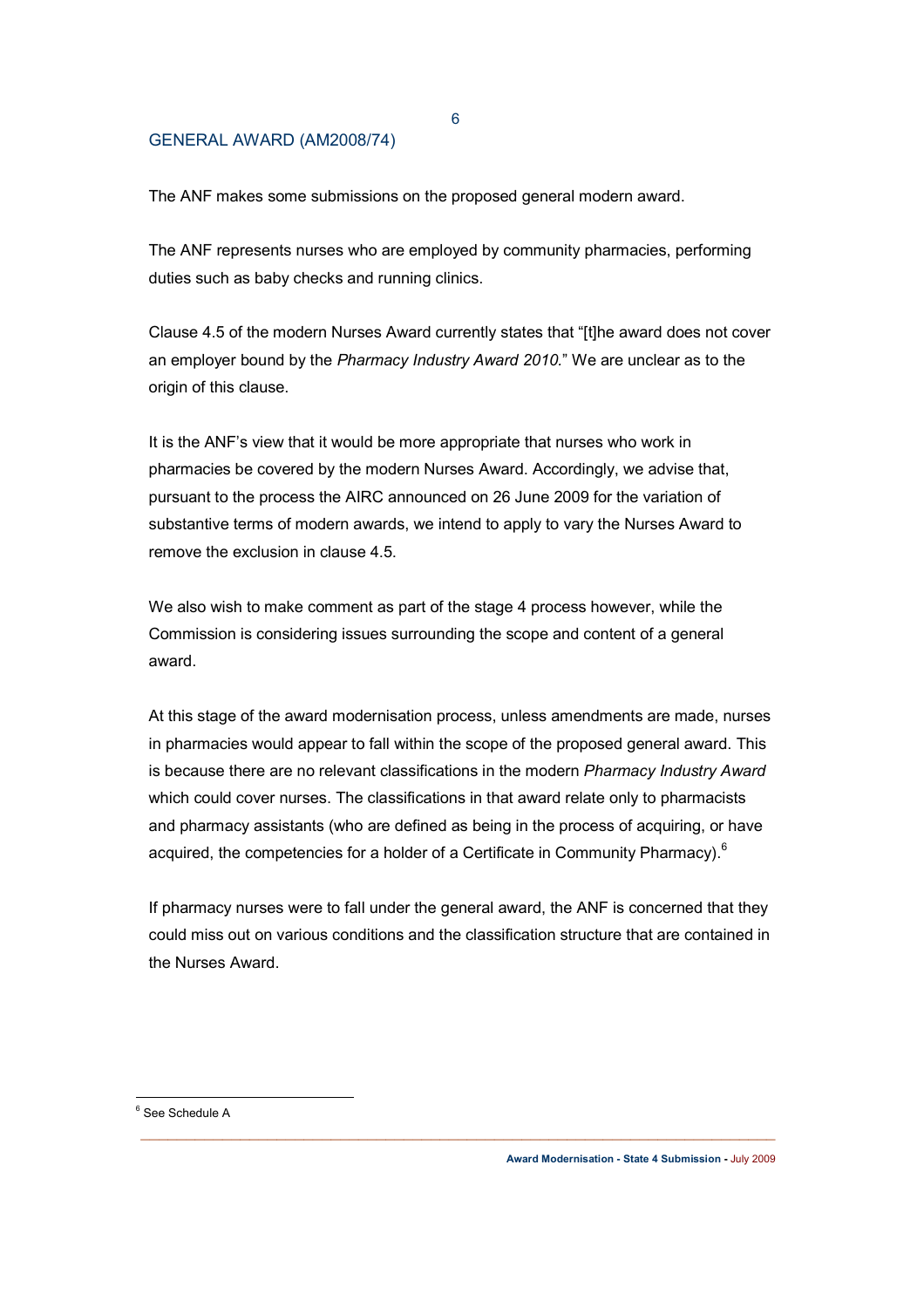7

We understand that the ACTU has made submissions in relation to the general award, and has made some specific comments in relation to nurses in pharmacies and we support those comments, ie. that specific conditions relating to nurses would need to be included in the general award if nurses were to be covered by it.

The ANF submits that it would be easier for the Commission to remove the exclusion from the Nurses Award, rather than adapt the general award so that it encompasses suitable classifications and conditions for nurses.

We submit that this would also be the more appropriate course given that other nurses are covered by an occupational award that already applies across all industries, ie. it covers employers not only in the health industry, but also covers any employer who employs a nurse principally engaged in nursing duties.<sup>7</sup> Nurses in pharmacies could be encompassed by the latter limb if the exclusion was removed.

Finally, the ANF recognises that although its proposed variation would be a variation to substantive terms (and so needs to apply via the process that the Commission outlined on 26 June), we submit that a variation would also address a gap in coverage. In its 29 June 2009 statement, the Commission stated that "Any other proposals based on an alleged gap in modern award coverage will also be dealt with in Stage 4".<sup>8</sup> We submit that this is a 'gap' in coverage, given there are no relevant classifications in the modern *Pharmacy Industry Award* and that it would be more appropriate for nurses to be covered by an existing occupational award than by the general award.

## OTHER STAGE 4 INDUSTRIES/OCCUPATIONS

The ANF notes that the Commission is dealing with various other industries in Stage 4, including the remainder of the health and welfare industry. The ANF expects that there will be nurses employed in some of these industries, for example in the social and community services sector, local government administration, correctional facilities, and possibly others.

  $<sup>7</sup>$  *Nurses Award 2010*, clauses 4.1(a) and (b)</sup>  $^8$  at [6]